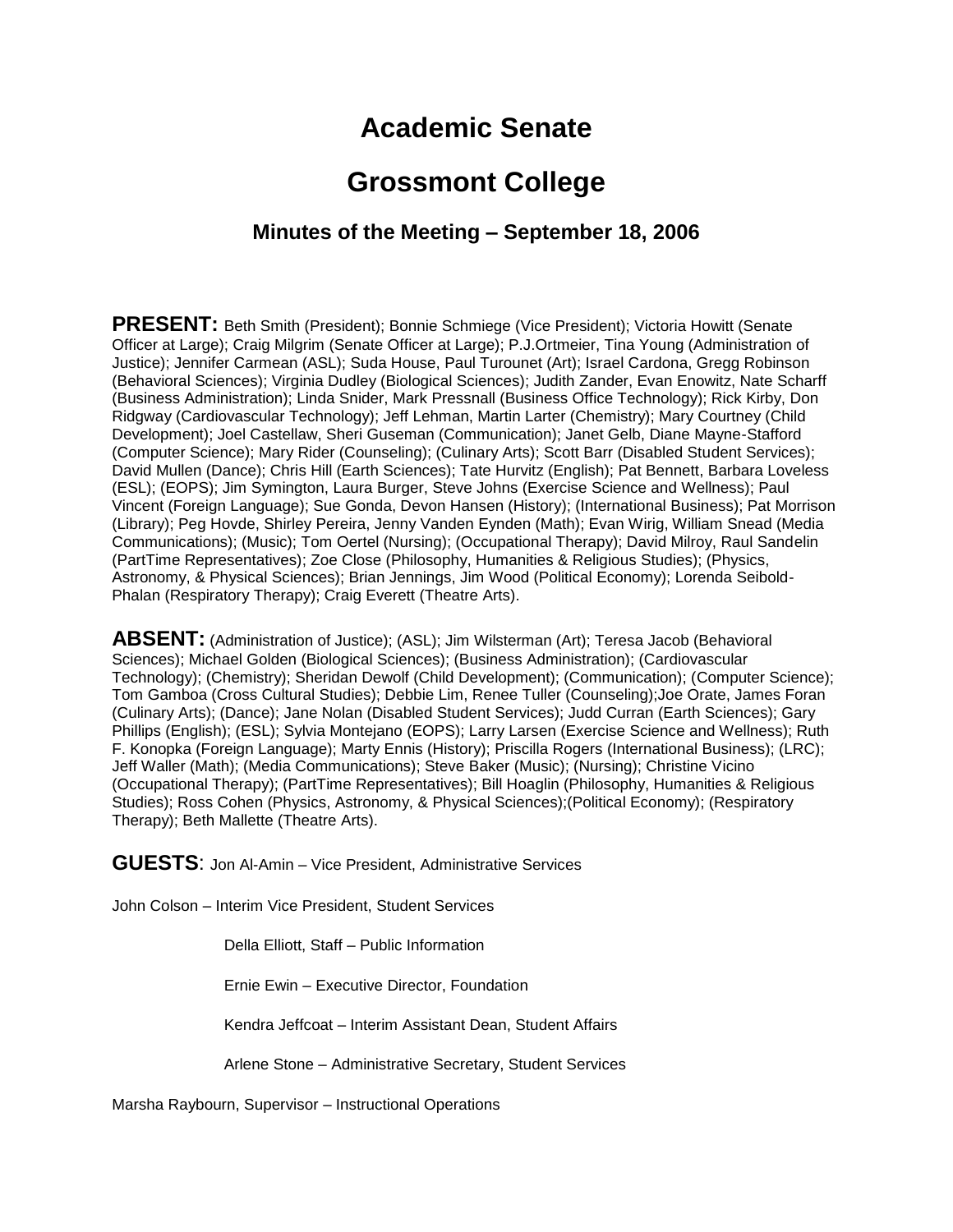Peter White, Vice President, Student Services – MiraMar Community College

#### **RECORDER**: Tasa Campos

## **I. CALL TO ORDER**

Beth welcomed everyone to the first Academic Senate meeting of the Fall 06 semester. The Senate Officers were introduced so any new senators would know who their Senate Officers are. Beth reminded the group that only Senators can vote on motions.

## **A. Approval of Agenda**

Beth briefly reviewed the agenda and noted that item D under the President's Report would be moved to the end of the meeting.

A motion was made to approve the agenda.

M/S/U Wirig/Carmean

## **Approval of Minutes from May 15, 2006**

A motion was made to approve the minutes from the May 15, 2006 meeting.

M/S/P Milroy/Schmiege

There was one abstention. The motion passed.

## **II. PRESIDENT'S REPORT**

#### **Interim Executive Director of the Foundation – Ernie Ewin**

Beth welcomed Ernie Ewin, Interim Executive Director of the Foundation. Ernie introduced himself to the group. He stated he was here to ask for support of the foundation and to give an update. He reviewed the following:

Underwriting of the Distinguished Faculty Award

Foundation Scholarships

Foundation funded Scholarship Breakfast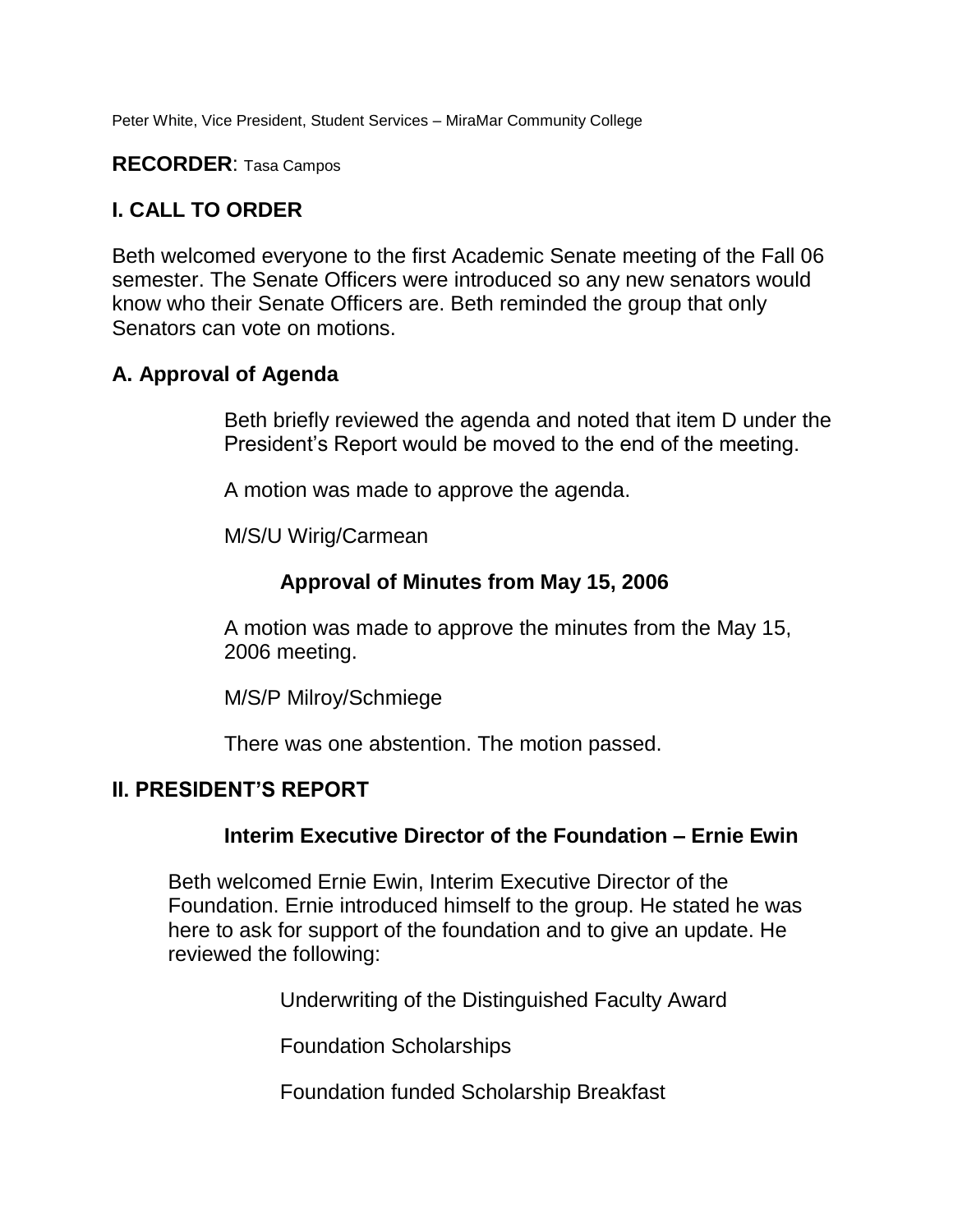Foundation funded mini-grants

Padre Game

Involving all elements on campus

Annual Gala

Gas card drawing

Ernie thanked the Senate for their time.

# **Review of the 10+1 Items Under the Purview of the Senate**

Beth reviewed a handout from the Academic Senate of the California Community Colleges containing a punch out card listing the 10+1 Items Under the Purview of the Senate. The card listed great information especially for faculty new to the Senate. If extra copies are needed, please contact the Academic Senate office at ext.7750 or a Senate Officer.

# **Academic Senate Fall 06 Agenda Items – Attachment #1**

Beth reviewed on overhead list of tentative Academic Senate Fall 06 Agenda Items. The Senate Officers collected information to develop the list of agenda items. The following items were reviewed:

> Report from Program Review – Scott Barr would be giving this presentation at today's meeting.

> Approval of District and College Mission Statements – The statements were distributed and discussed at today's meeting as information items.

Consider Allowing Faculty to Use Plus/Minus Grading – This information was distributed at today's meeting as an information item. The Senators requested more information be discussed at the next Academic Senate meeting.

Review of the Supervised Tutoring, Including a Definition from the Pedagogical Perspective.

Consider Resurrection of the GE Committee.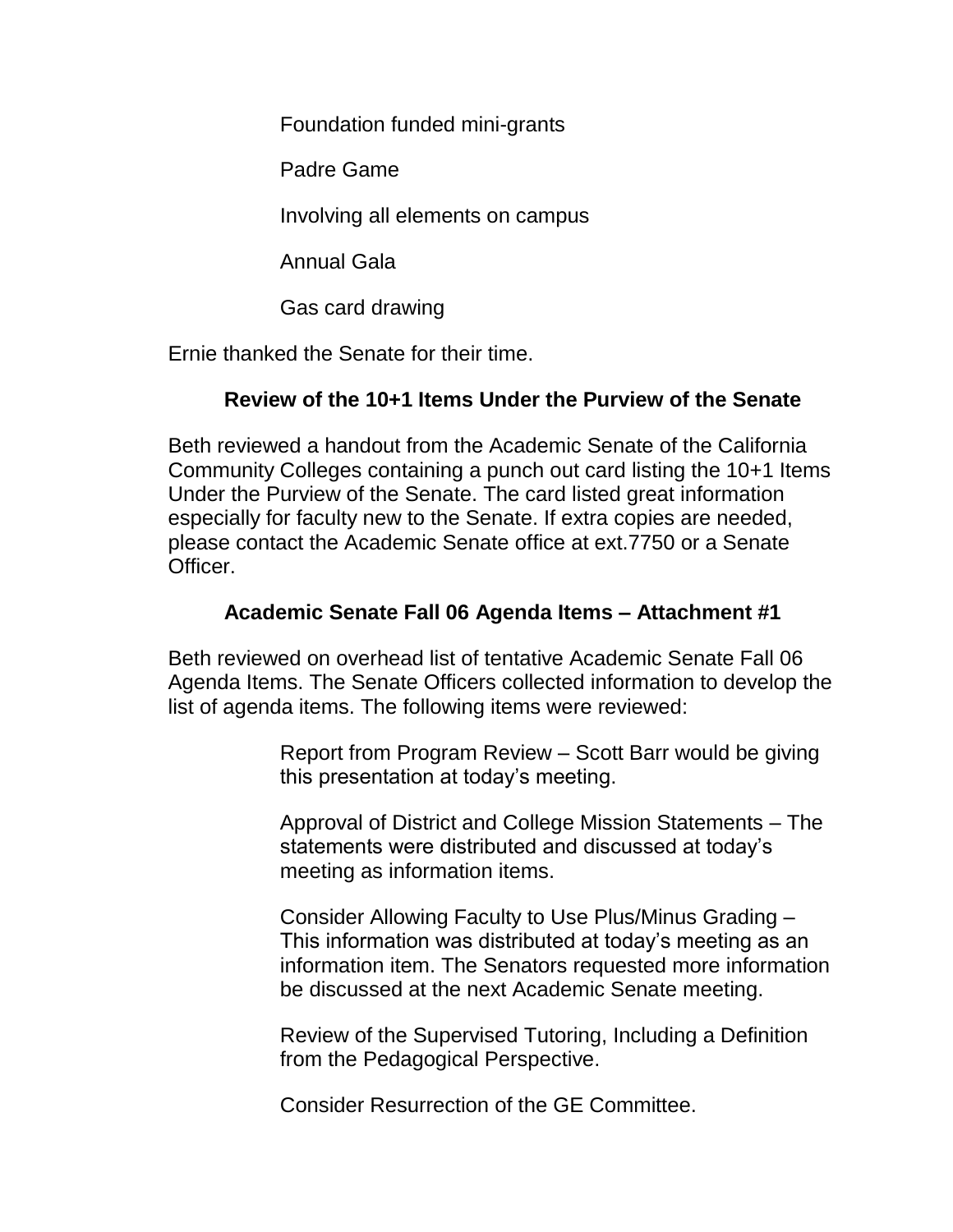Approve New Forms for Determining Equivalencies for Part Time Faculty.

Consider Adoption of Institutional Values.

Consider Revisions to the constitution of the Senate – Reviewing past-president involvement.

Consider Creation of a Task Force to Develop a Policy on Cell Phones and Cheating.

Consider Creation of a Task Force to Develop a Policy on Faculty Rights.

Consider Resolutions as Created by Faculty about Pertinent Issues.

Election of New Senate President – The President Election nominations will occur in October and elections will occur in November. If interested in possibly running for Academic Senate, please contact a Senate Officer. There are training sessions available in the fall. Senate Officer election will occur in Spring 06.

## **Recognition of Peter White (moved to the end of the meeting to accommodate Peter's schedule)**

Beth introduced Peter White to the group and shared that Peter had left Grossmont College during the summer and the Academic Senate was unable to say goodbye and thank him for all his work. Beth read a resolution prepared by the Senate for Peter White.

A motion was made to suspend the rules and move the resolution to an action item

M/S/U Kirby/Bennett

A motion was made to approve the resolution.

M/S/U Kirby/Bennett

The group gave Peter a round of applause. Peter thanked the group for the resolution.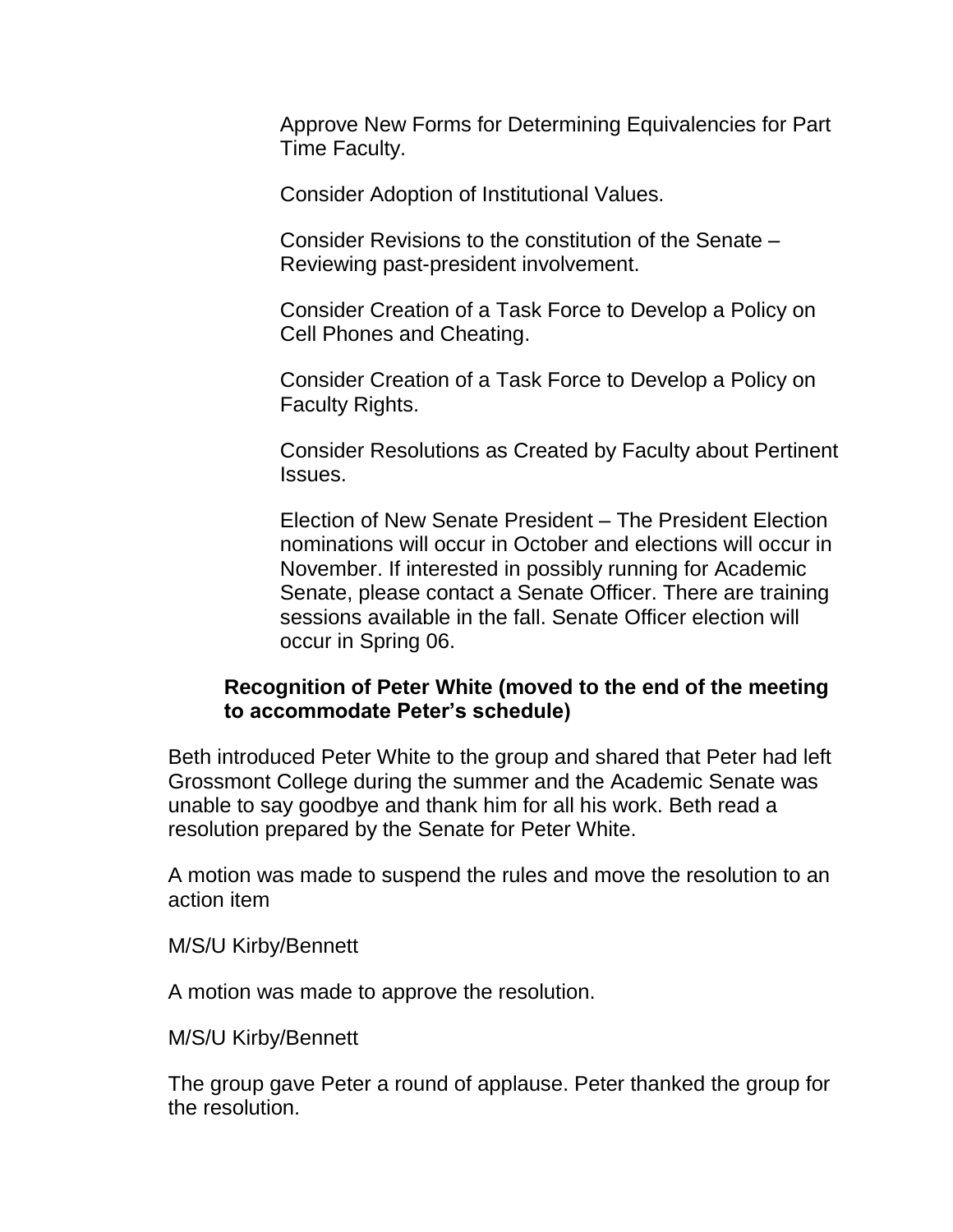#### **Other**

Beth reviewed the handout Faculty Serving on Committees and Councils List – Fall 06. She asked the group to review and send any changes or errors to Tasa Campos.

Beth shared packets were available of The Academic Senate's Case for Technical Assistance.

With Dave Wertlieb retiring last spring, the Academic Senate needs a new Parliamentarian. If interested, please let Beth know.

## **II. COMMITTEE REPORTS**

#### **Program Review**

Scott Barr presented the Program Review End-Of-The-Year Report 2005/2006. He reviewed the draft version of the Program Review Student Learning Outcome Questions.

How does your department make decisions related to:

Identification of student learning outcomes?

Methods to demonstrate achievement of these learning outcomes?

How do you use this information for course/program improvement?

He reviewed the Program Review Articulation Questions.

Current questions:

2.16 List courses that have been formally articulated with the high schools and/or four-year universities.

2.17 Describe the status of articulation with CSU and UC systems as well as with regional private universities and other entities. Describe how the department/program ensure that transferable courses are current and articulate with four-year institutions.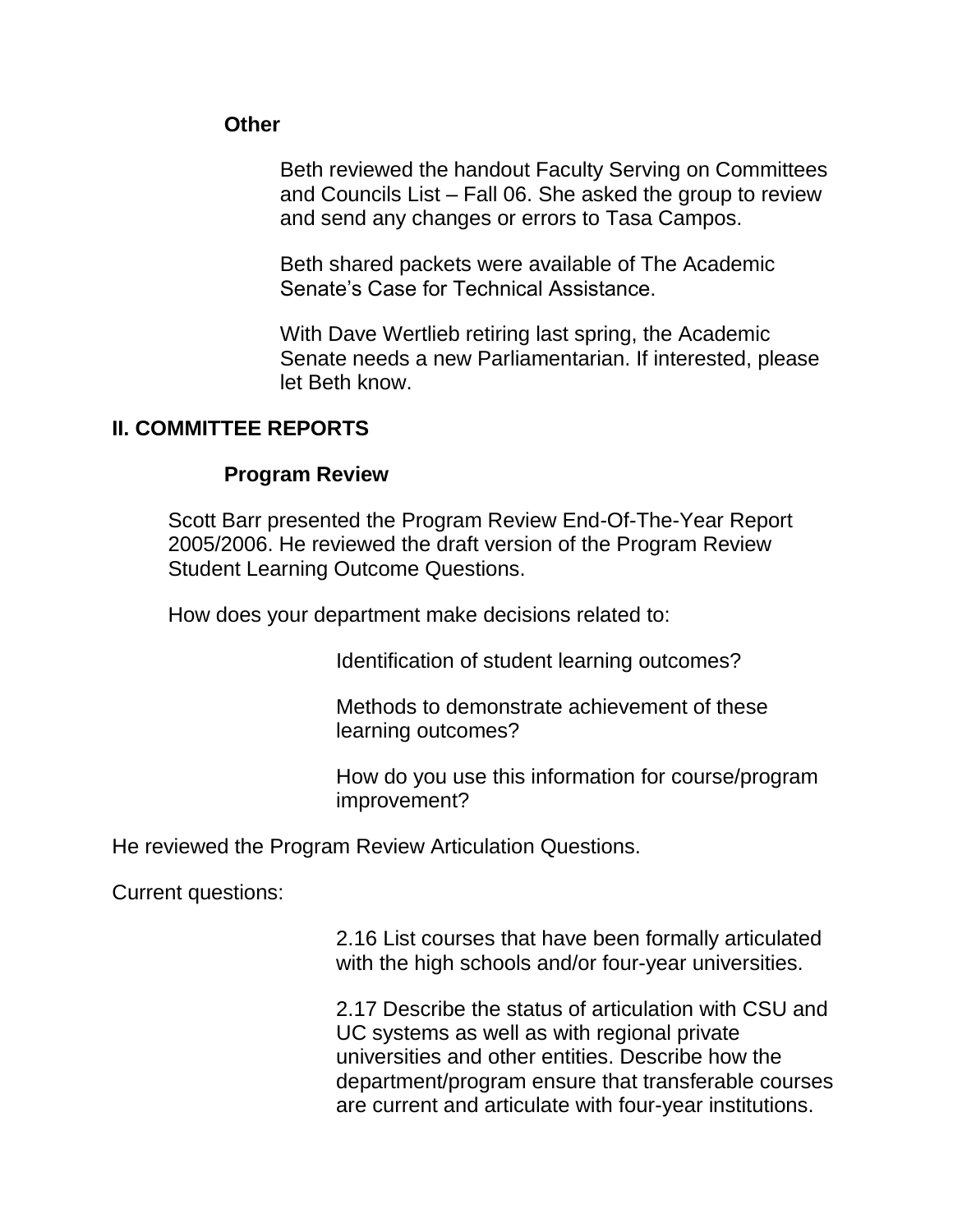New question:

2.16 After reviewing ASSIST.org and the Grossmont college articulation website, please identify if there are any areas of concern or additional needs your department has about articulation with four year institutions. Please describe how the department/program ensures that articulations with key four-year universities are current.

Scott requested the draft questions be moved to Action Items at the next Academic Senate meeting.

Scott also reviewed the Summary Evaluations on the following disciplines:

LRC

Social & Behavioral Sciences

**History** 

Respiratory Therapy

ESL

English

Foreign Language

# **III. ACTION ITEMS**

None

## **IV. INFORMATION ITEMS**

## **Mission Statements for the District and College – Attachments #2 & #3**

Beth shared and distributed a new (pink copy) of the District's Mission Statement and asked that the version in the agenda be disregarded. The group briefly reviewed the District and College Mission Statements.